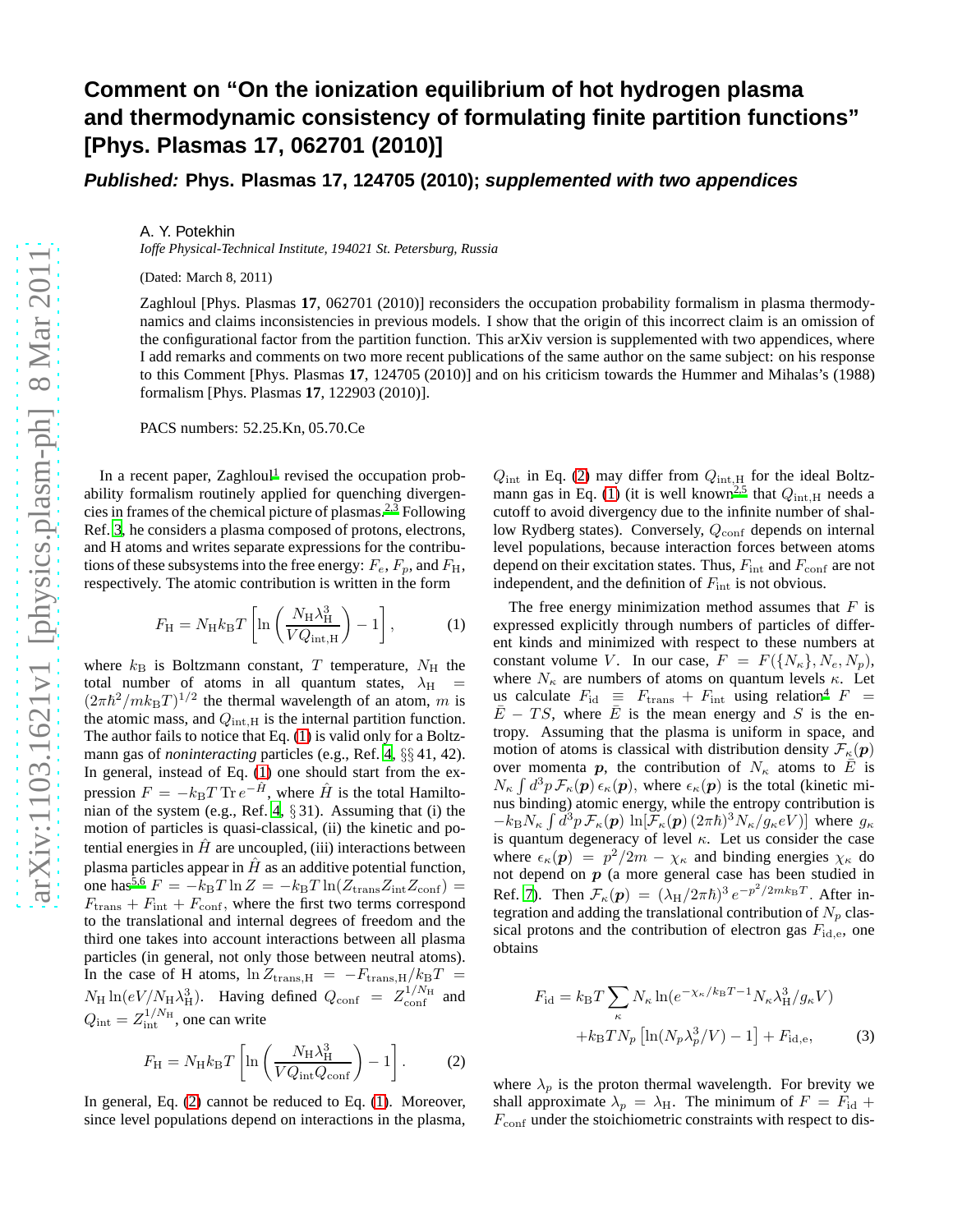sociation/recombination reactions  $H \leftrightarrows e + p$  requires

<span id="page-1-6"></span>
$$
\frac{\partial F}{\partial N_{\kappa}} = \frac{\partial F}{\partial N_{p}} + \frac{\partial F}{\partial N_{e}}.
$$
\n(4)

This gives, with account of Eq. [\(3\)](#page-0-2),

<span id="page-1-0"></span>
$$
\ln\left(\frac{N_{\kappa}/g_{\kappa}}{N_{p}}\right) = \frac{\chi_{\kappa} + \mu_{e}}{k_{\mathrm{B}}T} + \frac{\partial f}{\partial N_{p}} + \frac{\partial f}{\partial N_{e}} - \frac{\partial f}{\partial N_{\kappa}}, \quad (5)
$$

where  $\mu_e = \partial F_{\rm id,e}/\partial N_e$  and  $f = F_{\rm conf}/k_BT$ .

An occupation probability  $w_{\kappa}$  is conventionally defined<sup>[2](#page-3-1)</sup> as the probability of finding the atom in state  $\kappa$  relative to finding it in a similar ensemble of noninteracting ions. In our case this means that  $N_{\kappa} \propto w_{\kappa} g_{\kappa} e^{\chi_{\kappa}/k_{\rm B}T}$ . Therefore, according to Eq. [\(5\)](#page-1-0),  $\ln w_{\kappa} = -\partial f / \partial N_{\kappa} + C_H$ , where  $C_H$  does not depend on  $N_{\kappa}$ . Thus one can write

<span id="page-1-1"></span>
$$
\frac{N_{\kappa}}{N_{\mathrm{H}}} = \frac{w_{\kappa} g_{\kappa} e^{\chi_{\kappa}/k_{\mathrm{B}}T}}{Q_{\mathrm{int,H,w}}},\tag{6}
$$

where

<span id="page-1-3"></span>
$$
Q_{\text{int,H},w} = \sum_{\kappa} g_{\kappa} w_{\kappa} e^{\chi_{\kappa}/k_{\text{B}}T}.
$$
 (7)

Note that number fractions  $N_{\kappa}/N_{\rm H}$  do not depend on  $C_{\rm H}$ . Hummer & Mihalas<sup>[2](#page-3-1)</sup> set  $C_H = 0$ . However, an additional requirement that the equation of ionization equilibrium for nondegenerate plasma has the form of Saha equation multiplied by  $w_{\kappa}$  [ $N_{\kappa} \propto N_p N_e w_{\kappa} e^{\chi_{\kappa}/k_{\rm B}T}$ ; see Eq. (17) of Ref. [3\]](#page-3-2) leads to

<span id="page-1-2"></span>
$$
\ln w_{\kappa} = \frac{\partial f}{\partial N_p} + \frac{\partial f}{\partial N_e} - \frac{\partial f}{\partial N_{\kappa}} + C_{\mathrm{H},e,p},\tag{8}
$$

where  $C_{H,e,p}$  is independent of  $N_{\kappa}$ ,  $N_e$ , and  $N_p$ . Given the constraints  $N_{\rm H} = \sum_{\kappa} N_{\kappa}$  and  $N_{\rm H} + N_{p}$  =constant, it is easy to see that  $N_{\kappa}$  do not depend on the choice of  $C_{\mathrm{H},e,p}$ . We set<sup>[3](#page-3-2)[,7](#page-3-6)</sup>  $C_{\text{H},e,p} = 0$  (then obviously  $C_{\text{H}} = \partial f / \partial N_p + \partial f / \partial N_e$ ).

Substitution of [\(6\)](#page-1-1) into [\(3\)](#page-0-2) gives

$$
F_{\rm id} = k_{\rm B} T N_{\rm H} \left[ \ln(N_{\rm H} \lambda_{\rm H}^3 / V) - 1 \right]
$$
  
+  $k_{\rm B} T N_p \left[ \ln(N_p \lambda_p^3 / V) - 1 \right] + F_{\rm id,e} + F_{\rm int}$ , (9)

where

<span id="page-1-5"></span>
$$
F_{\rm int} = -k_{\rm B} T N_{\rm H} \ln Q_{\rm int, H, w} + k_{\rm B} T \sum_{\kappa} N_{\kappa} \ln w_{\kappa}.
$$
 (10)

Note that  $Q_{\text{int,H},w}$  appears in [\(6\)](#page-1-1) merely as a normalization constant, and the occupation probabilities  $w_{\kappa}$  are auxiliary quantities, defined from the condition of the minimum of the total free energy according to Eq. [\(8\)](#page-1-2).

Zaghloul<sup>[1](#page-3-0)</sup> follows another route. He replaces  $Q_{\text{int},H}$  by  $Q_{\text{int},H,w}$  in Eq. [\(1\)](#page-0-0), leaving the meaning of quantities  $w_{\kappa}$  undefined, and assumes that this replacement is a way of accounting for the nonideality effects, *alternative* to the introduction of  $F_{\text{conf}}$  (as he explicitly writes and exposes in his Eq. 26). This implies that the product  $Q_{\text{int}}Q_{\text{conf}}$  in Eq. [\(2\)](#page-0-1) can be represented as a single sum [\(7\)](#page-1-3). In general, it cannot.

Furthermore, this assumption leads to an additional restriction on  $w_{\kappa}$  (Eq. 32 of Ref. [1](#page-3-0)), which may not necessarily be fulfilled in a real plasma.

We should remark that the expression for the free energy can be written through  $w_{\kappa}$  without  $F_{\text{conf}}$  in the "low-excitation approximation" of Hummer & Mihalas[,](#page-3-1)<sup>2</sup> who write it in the form  $f - \sum_{\kappa} N_{\kappa} \partial f / \partial N_{\kappa} = 0$ . Taking into account that they consider the case where  $C_{\rm H} = 0$ , this approximation can also be written as

<span id="page-1-4"></span>
$$
F_{\text{conf}} + k_{\text{B}}T \sum_{\kappa} N_{\kappa} \ln w_{\kappa} = 0. \tag{11}
$$

The latter form is more general. When condition [\(11\)](#page-1-4) is satisfied, the second term in Eq. [\(10\)](#page-1-5) annihilates with the configurational part  $F_{\text{conf}}$  of the total Helmholtz free energy  $F = F_{\text{trans}} + F_{\text{int}} + F_{\text{conf}}.$ 

The low-excitation approximation has serious shortcomings (see discussion in § IIId of Ref. [2\)](#page-3-1). One can explicitly show that it is violated in some thermodynamic models commonly used in literature (for instance, the hard-sphere mode[l](#page-3-1)<sup>2</sup>). For these reasons, approximation  $(11)$  is used rather rarely. In particular, it was not employed in Refs. [3](#page-3-2) and [7.](#page-3-6) Without this approximation, however,  $F = F_{\text{id}} + F_{\text{conf}}$  does not reduce to an expression containing only  $w_{\kappa}$  without  $F_{\text{conf}}$ , as required in Ref. [1](#page-3-0).

In short, the conclusions in Ref. [1](#page-3-0) originate from a trivial error: the author arbitrarily removes from the partition function the configurational factor that is responsible for interactions between plasma particles, however assumes the significance of such interactions by allowing occupation probabilities to differ from unity. The controversies in Ref. [1](#page-3-0) result from this basic omission and not from the alleged inconsistencies of the previous models.

This work was partially supported by Rosnauka Grant NSh-3769.2010.2 and RFBR Grant 08-02-00837.

## **Appendix A: Comment on Zaghloul's response [Phys. Plasmas 17, 124705 (2010)]**

Af[t](#page-3-7)er the publication of this Comment<sup>8</sup>, Zaghloul responded<sup>[9](#page-3-8)</sup> with twelve items of arguments, one of which is subdivided into four subitems. Here I briefly comment on them, item by item.

(i) *"Equation (2) can always be reduced to Eq. (1) by defining*  $Q_{\text{int}}Q_{\text{conf}} = Q_{\text{int,H},w}$  *"* — but in this case  $Q_{\text{int,H},w}$  will not have the required form of a partition function with weights  $w_{\kappa}$ , Eq. [\(7\)](#page-1-3).

(ii) *"Following Eq. (2), the author writes: 'Moreover, since level populations depend on interactions in the plasma,*  $Q_{int}$ *in Eq.* [\(2\)](#page-0-1) may differ from  $Q_{int,H}$  for the ideal Boltzmann gas *in Eq.* [\(1\)](#page-0-0) (*it is well known*<sup>[2](#page-3-1)[,5](#page-3-4)</sup> *that*  $Q_{int,H}$  *needs a cutoff to avoid divergency due to the infinite number of shallow Ryd*berg states). Conversely,  $Q_{\text{conf}}$  depends on internal level pop*ulations, because interaction forces between atoms depend on their excitation states. Thus,*  $F_{\text{int}}$  *and*  $F_{\text{conf}}$  *are not independent, and the definition of* Fint *is not obvious.' Clearly, this*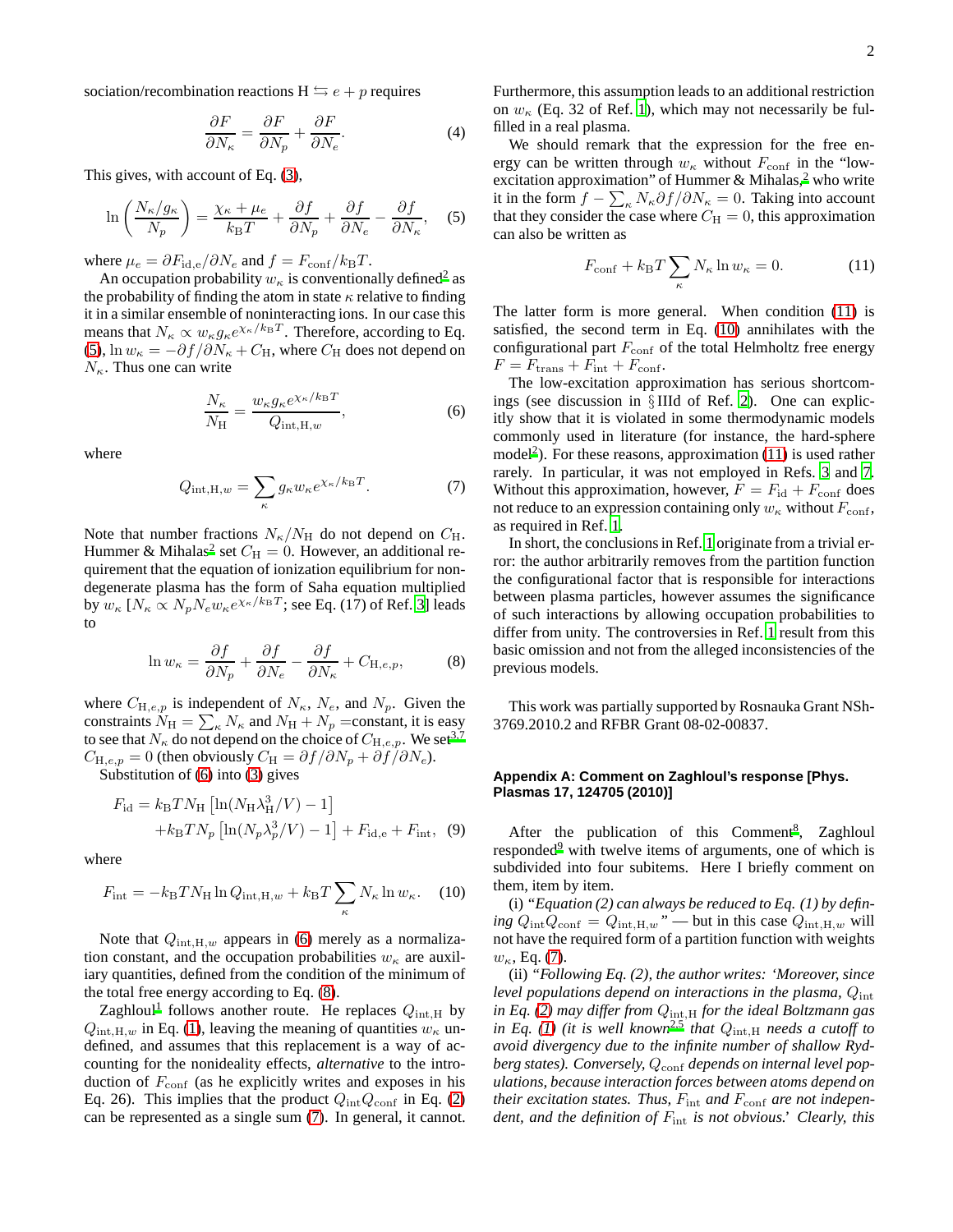*is the main message of our paper."* — Here Zaghloul agrees that  $F_{\text{int}}$  and  $F_{\text{conf}}$  are not independent. However, next he writes: *"according to factorizability of the PF adopted in [the Comment],*  $Q_{int}$  *in Eq. (2) should be*  $Q_{int,H}$  *as in Eq. (1).*" This is not logical. Just the opposite, since  $F_{\text{int}}$  and  $F_{\text{conf}}$  are not independent, the presence of nonideality (i.e.,  $F_{\text{conf}}$ ) modifies level populations and thus stipulates the modification of  $Q_{\text{int,H}}$  which transforms into  $Q_{\text{int,H,w}}$ .

(iii) Having cited Eq. [\(6\)](#page-1-1), Zaghloul then writes: *"the above definition of*  $w_{\kappa}$  *can be written as*  $w_{\kappa}$  =  $(N_{\kappa,w}/N_H)/(N_{\kappa}/N_H) = N_{\kappa,w}/N_{\kappa}$ <sup>"</sup> — This equation is mathematically wrong, as its left-hand side does not agree with Eq. [\(6\)](#page-1-1). Therefore, the subsequent discussion in this item of is incorrect as well.

(iv) *"The substitution of Eq. (6) into Eq. (3) [. . . ] represents an inconsistency [. . . ], where Eq. (3), which embodies uncoupling between the translational and internal energies, is derived using a Boltzmann distribution of the excited states while Eq. (6) represents a different distribution (real distribution*  $[...]$ " — in fact, however, Eq.(3) is derived using the real distribution (which has to be determined); it is not the ideal-gas Boltzmann distribution.

(v) Discussing the last term on the right-hand side of Eq. [\(10\)](#page-1-5), Zaghloul writes: *"The negative of this term, namely,*  $-k_{\rm B}T\sum_{\kappa}N_{\kappa}\ln w_{\kappa}$ , was interpreted [...] as a contribution *to the ideal-gas part of the entropy due to correction*  $w_{\kappa}$  *to the probability that the* κ*th state is occupied. However, this is physically incorrect since*  $w_{\kappa}$  *is less than unity by definition. As a result, the contribution stated above is positive which means [. . . ] that using the occupation probabilities*  $w<sub>κ</sub>$ , which diminishes levels' degeneracies, will increase the *entropy, which is in direct contradiction with the fundamental statistical interpretation of the entropy!."* — First, in frames of the formalism under consideration<sup>[2](#page-3-1)[,3](#page-3-2)</sup> (where, for simplicity, quantum-mechanical bound level shifts and broadening in the plasma environment are neglected), using the occupation probabilities  $w_{\kappa}$  does not "diminish the levels' degeneracies": quantum-mechanical degeneracies remain the same,  $g_{\kappa}$ . In this approach, the occupation probabilities are additional factors, which have a different physical meaning. Second, the factor  $w_{\kappa}$ , as defined in Eq. [\(8\)](#page-1-2), is the ratio of nonideal to ideal occupation numbers, which is not necessarily less than unity (see discussion in Ref. [3\)](#page-3-2). Third, the increase of the entropy with deviation of the true distribution of level populations from the Boltzmann distribution is not in "contradiction," but in full accord with fundamental principles of statistical thermodynamics. Indeed, since the Boltzmann distribution provides the minimum entropy (without interactions), then the use of  $w_{\kappa}$  must increase the part of the entropy related to  $F_{\text{int}}$ .

(vi) This item attempts to disprove Eq. [\(8\)](#page-1-2) and consists of four subitems (*"several mistakes in the derivation of this expression need to be unveiled here"*, writes Zaghloul). They are commented in order below.

(vi-1) Equation [\(8\)](#page-1-2) is *"based on the above-quoted definition of*  $w_{\kappa}$ . We have shown above that this definition is inac*curate."* — Naturally, the equation is based on the definition, there is no contradiction. As concerns the alleged inaccuracy of this definition "shown above," this statement arises from

(vi-2) Equation [\(6\)](#page-1-1) *"is in every respect equivalent to Eq. [\(5\)](#page-1-0). Since no efforts were devoted in the derivation of Eq. [\(5\)](#page-1-0) to assure convergence of the IPF, then there is no guarantee for the convergence of the IPF"* — this statement is true, but there is no contradiction, nor inconsistency. Equations [\(5\)](#page-1-0) and [\(6\)](#page-1-1) are quite general, while the convergence depends on the existence of  $F_{\text{conf}}$  and on its form.

(vi-3) *"no efforts were made to assure that*  $N_{\kappa}/N_{\rm H}$  *satisfies the normalization condition [Eq. [\(7\)](#page-1-3)]"* — this point is simply wrong, because, given Eq. [\(6\)](#page-1-1), the normalization condition  $\sum_{\kappa} N_{\kappa} = N_{\rm H}$  is equivalent to definition [\(7\)](#page-1-3).

(vi-4) *"Most importantly, we have shown mathematically [. . . ] that for occupational probabilities similar to those given by Eq. [\(8\)](#page-1-2) [. . . ] the condition for the separability of the configurational component [. . . ] implies a linear dependence of* Fconf *on the populations of individual excited states"* — in fact, this "mathematical" demonstration was done in frames of the assumption that  $F_{\text{conf}}$  should be dropped out as soon as  $F_{\text{int}}$  is modified. The failure of this assumption is just in focus of my Comment.

(vii) This item consists of three paragraphs. The first one contains two long quotations, one from the Comment and an-other from the work by Hummer & Mihalas<sup>[2](#page-3-1)</sup>, both concerning the low-excitation approximation. It is followed by two paragraphs of the criticism of the Hummer & Mihalas's work with a reference to another paper by Zagh[l](#page-3-9)oul<sup>10</sup>, especially devoted to this criticism. The incorrectness of the latter paper<sup>[10](#page-3-9)</sup> is explained in Appendix [B](#page-3-10) below.

(viii) This item consists of three paragraphs filled with excerpts from the last part of the Comment, which deals specifically with the low-excitation approximation. Zaghloul claims it to be *"completely irrelevant as we do not use such an approximation, and in fact we strongly criticized it"*, but fails to note that his assumption of the cancellation of  $F_{\text{conf}}$  with the last term in Eq. [\(10\)](#page-1-5) is equivalent to Eq. [\(11\)](#page-1-4), that is equivalent to using the same low-excitation approximation that he pretends to criticize.

The last paragraph of item (viii) ends up with the following passage: *"Axiomatically, the general case embodies the special case as one of its possibilities. Now, is it possible that the special case shows a restriction that the general case does not show?"* — Here, the special case is meant to be the lowexcitation approximation. Naturally, the special case always is a restricted applicability relative to the general case, therefore this rhetoric question is pointless.

(ix) This item consists in a reformulation of Eq. [\(3\)](#page-0-2) (though with some misprints), followed by the sentence: *"It is left to the reader to verify that the condition of the minimum"* [of the free energy, Eq. [\(4\)](#page-1-6)] *"cannot lead to the expression for*  $w_{\kappa}$ *given by Eq.*  $(8)$ *."* — In fact, the reader can easily see that Eq. [\(8\)](#page-1-2) is the direct consequence of the condition of the minimum of the free energy, as Eq. [\(8\)](#page-1-2) is derived from Eq. [\(3\)](#page-0-2) and Eq.  $(4)$ , through Eq.  $(5)$ , using definitions  $(6)$  and  $(7)$ .

(x) The author refers to his Ref. [10](#page-3-9) (to be dealt with in Ap-pendix [B\)](#page-3-10), quotes the expression  $w = \exp(-F_{\text{conf}}/N k_{\text{B}}T)$ , and says: *"the claim"* [in the Comment] *"that an error originates in our analysis from removing the configurational com-*